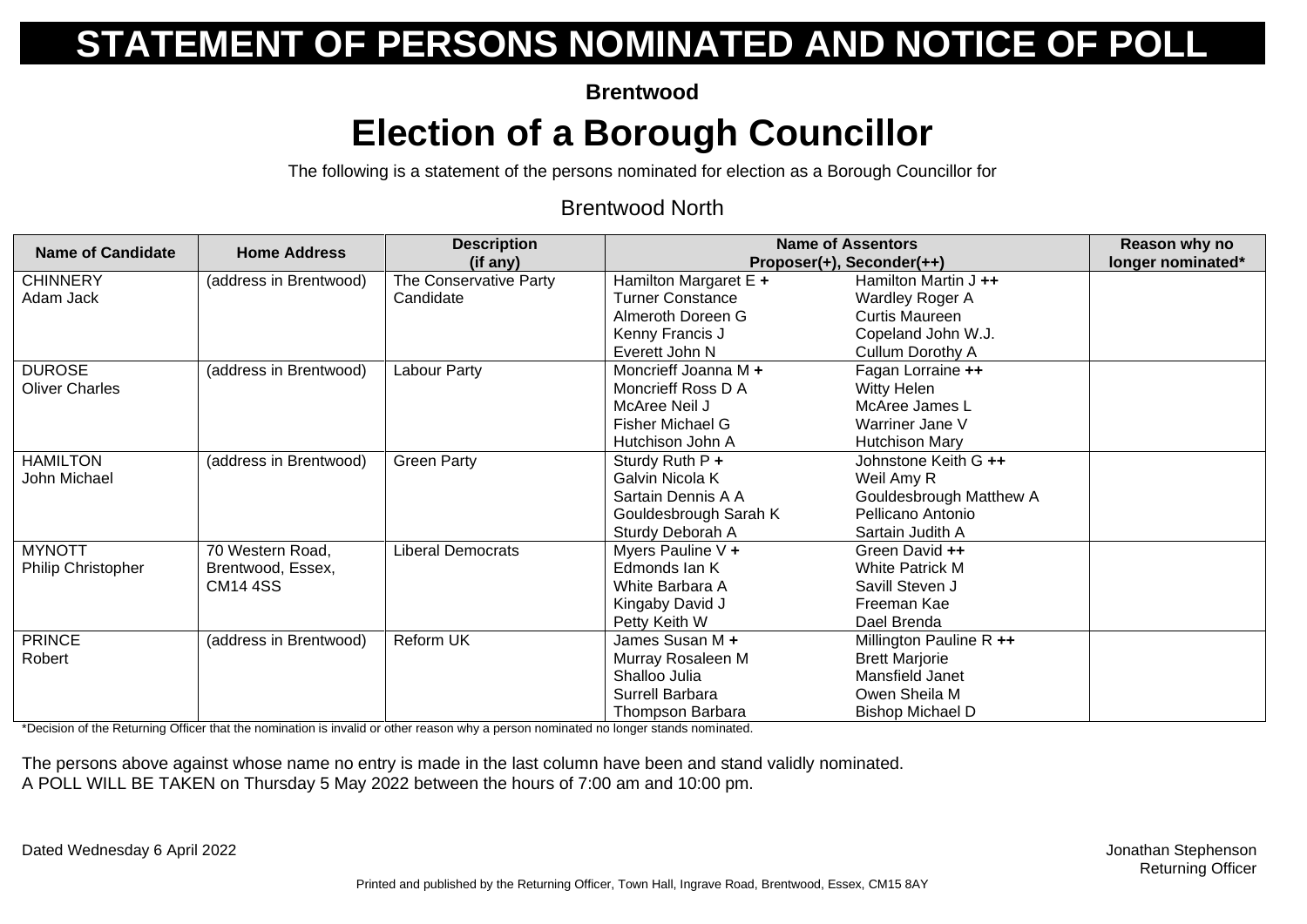**Brentwood**

## **Election of a Borough Councillor**

The following is a statement of the persons nominated for election as a Borough Councillor for

#### Brentwood South

| <b>Name of Candidate</b>                | <b>Home Address</b>                               | <b>Description</b><br>(if any)      | <b>Name of Assentors</b><br>Proposer(+), Seconder(++)         |                                                                  | Reason why no<br>longer nominated* |
|-----------------------------------------|---------------------------------------------------|-------------------------------------|---------------------------------------------------------------|------------------------------------------------------------------|------------------------------------|
| <b>BARRETT</b><br>Gareth Paul           | I Lindsey Close,<br>Brentwood, Essex,             | Labour Party                        | Minns David +<br>Daly Jennifer C                              | Foster Deborah L ++<br>Daly John M                               |                                    |
|                                         | <b>CM14 4PN</b>                                   |                                     | Ames Gary F                                                   | Ames Rosemary G<br><b>Preston Michael</b>                        |                                    |
|                                         |                                                   |                                     | Foster Stephen<br>Preston Jeanette                            | Minns Christine M                                                |                                    |
| <b>MACDONNELL</b><br><b>Gary Martin</b> | 93 Woodland Avenue,<br>Hutton, Essex, CM13<br>1HH | <b>Liberal Democrats</b>            | Haigh Mark $A +$<br>Thornton Louise E<br>Flint Jeremy H       | Fulcher Alison E ++<br>Clarke Nigel J<br>Flint Gillian O         |                                    |
|                                         |                                                   |                                     | Honour Jean C<br>Savage James M                               | Rodrigues Linda D<br>Savage Christine M                          |                                    |
| <b>PATEL</b><br>Jay                     | (address in Brentwood)                            | The Conservative Party<br>Candidate | Wiles Andrew T +<br>White Garry L<br><b>Chesterton Louise</b> | Shorey Janice E ++<br><b>McDonald Grant A</b><br>Trump Natalie E |                                    |
|                                         |                                                   |                                     | Trump William R<br>Callender Mary S                           | Gennings Kevin<br>Clegg Trevor A                                 |                                    |

\*Decision of the Returning Officer that the nomination is invalid or other reason why a person nominated no longer stands nominated.

The persons above against whose name no entry is made in the last column have been and stand validly nominated.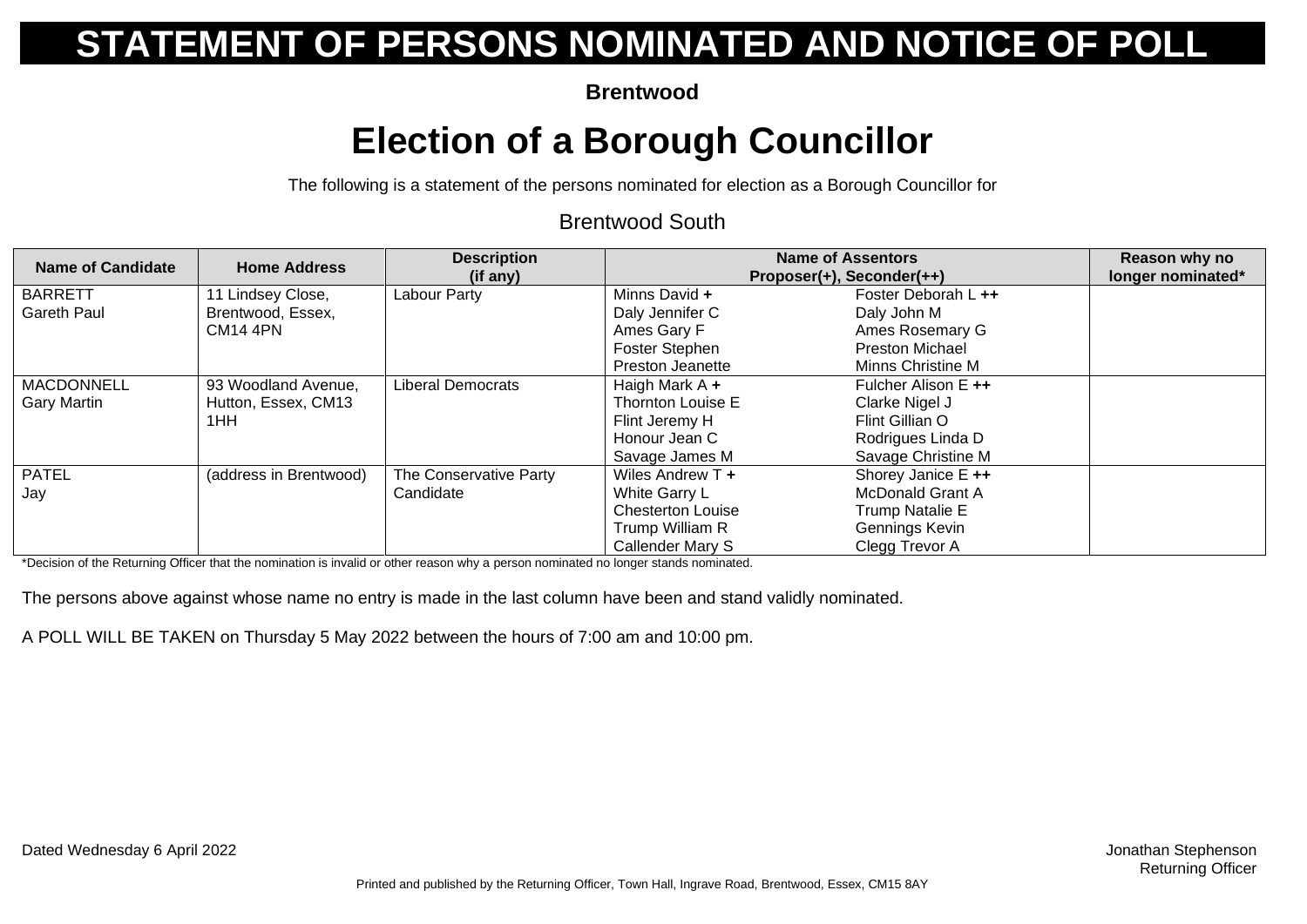**Brentwood**

## **Election of a Borough Councillor**

The following is a statement of the persons nominated for election as a Borough Councillor for

#### Brentwood West

| <b>Name of Candidate</b> | <b>Home Address</b>                    | <b>Description</b><br>(if any)      | <b>Name of Assentors</b><br>Proposer(+), Seconder(++) |                                  | Reason why no<br>longer nominated* |
|--------------------------|----------------------------------------|-------------------------------------|-------------------------------------------------------|----------------------------------|------------------------------------|
| LYON-BROWN<br>Karen Ann  | 57 Victoria Road,<br>Brentwood, Essex, | The Conservative Party<br>Candidate | Russell William J +<br>Wenden Sarndra A M             | Russell Naomi ++<br>Sheehan John |                                    |
|                          | <b>CM14 5DR</b>                        |                                     | Cooper William B                                      | Hayden Barry R                   |                                    |
|                          |                                        |                                     | Jolly Janet A                                         | Ginnaw David J                   |                                    |
|                          |                                        |                                     | Gray Linda C                                          | Gray Michael                     |                                    |
| <b>MILLWOOD</b>          | 69 Heseltine House,                    | Labour and Co-operative             | Larner James $F J +$                                  | Wright Helen ++                  |                                    |
| Richard                  | Warley Mount,                          | Party                               | Wright Christopher D                                  | Marshall Robert A W              |                                    |
|                          | Brentwood, Essex,                      |                                     | Marshall Wendy J                                      | Marshall Thomas S W              |                                    |
|                          | <b>CM14 5EJ</b>                        |                                     | Rhodes Jennifer A                                     | Humphries Robert R               |                                    |
|                          |                                        |                                     | Reynolds Elizabeth C                                  | Reynolds Julia M                 |                                    |
| <b>NAYLOR</b>            | 94 Westwood Avenue,                    | <b>Liberal Democrats</b>            | Cloke Sarah K +                                       | Laplain Jason $J +$              |                                    |
| Dominic Phillip          | Brentwood, Essex,                      |                                     | Laplain Vanessa P                                     | Luck Jennifer E                  |                                    |
|                          | CM <sub>14</sub> 4NU                   |                                     | Luck Christopher C                                    | O`Flynn Shawn                    |                                    |
|                          |                                        |                                     | De La Torre Maria J                                   | <b>Burrell Suzannah E</b>        |                                    |
|                          |                                        |                                     | Caley Anita M                                         | Caley Matthew P                  |                                    |

\*Decision of the Returning Officer that the nomination is invalid or other reason why a person nominated no longer stands nominated.

The persons above against whose name no entry is made in the last column have been and stand validly nominated.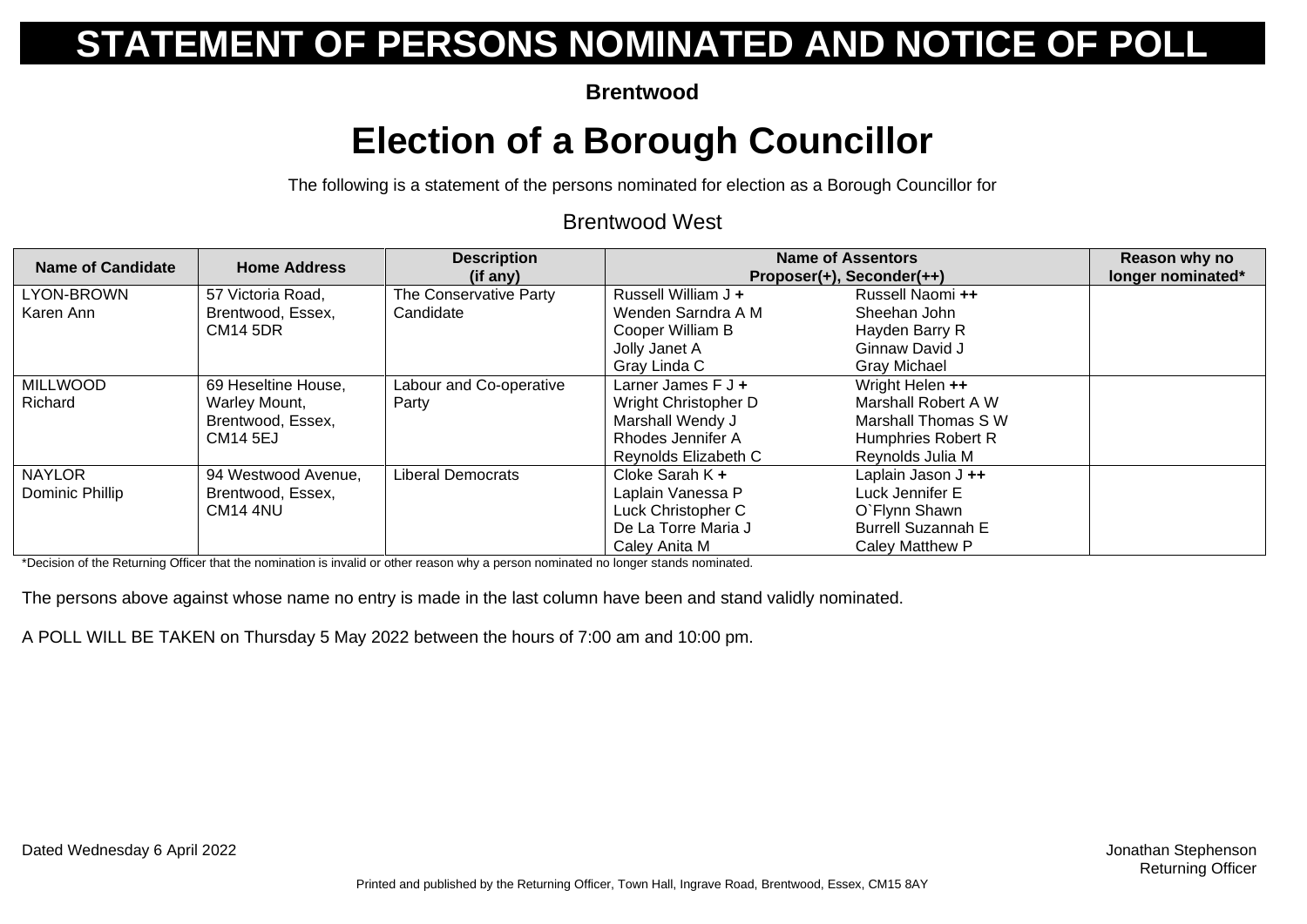**Brentwood**

### **Election of a Borough Councillor**

The following is a statement of the persons nominated for election as a Borough Councillor for

#### Brizes & Doddinghurst

| <b>Name of Candidate</b>             | <b>Home Address</b>                                                           | <b>Description</b><br>(if any)      |                                                                                                            | <b>Name of Assentors</b><br>Proposer(+), Seconder(++)                                                       |  |
|--------------------------------------|-------------------------------------------------------------------------------|-------------------------------------|------------------------------------------------------------------------------------------------------------|-------------------------------------------------------------------------------------------------------------|--|
| <b>BRAILEY</b><br>Kevin              | Greenstone, Westbury<br>Road, Brentwood,<br>Essex, CM14 4JR                   | Labour Party                        | Jobbins David +<br>Frakes Brian E<br><b>Williams Mark</b><br><b>Beniston Paul</b>                          | Clack Paul ++<br>Frakes Gillian V<br>Beniston Sarah J<br>Clack Alicia E                                     |  |
|                                      |                                                                               |                                     | Stafford Joyce M                                                                                           | Stafford Tom C                                                                                              |  |
| <b>GORTON</b><br><b>Hugh Maurice</b> | 12 Horseman Court,<br>Kelvedon Hatch,<br>Brentwood, Essex,<br><b>CM15 0XD</b> | Liberal Democrats                   | Brown Jean D +<br>Davies Victoria F<br><b>Gorton Rosemary M</b><br>Crook Florence D<br>Grant Eileen M      | Ewens Barbara $J +$<br>Ewens Colin N<br>Gordon Rachel A<br>Allen Elaine<br>Wayman Hazel L                   |  |
| <b>PARKER</b><br>Keith               | Howes Farm,<br>Doddinghurst Road,<br>Essex, CM15 0SG                          | The Conservative Party<br>Candidate | Poppy Clifford $E +$<br><b>Parker Frances M</b><br>Tanner Alexander M<br>Geisa Sandra D<br>Coulson Colin J | Gelderbloem Christine ++<br>Cowley Gordon W F<br>McCheyne Roger J<br>Geisa Michael E<br>Coulson Christine D |  |

\*Decision of the Returning Officer that the nomination is invalid or other reason why a person nominated no longer stands nominated.

The persons above against whose name no entry is made in the last column have been and stand validly nominated.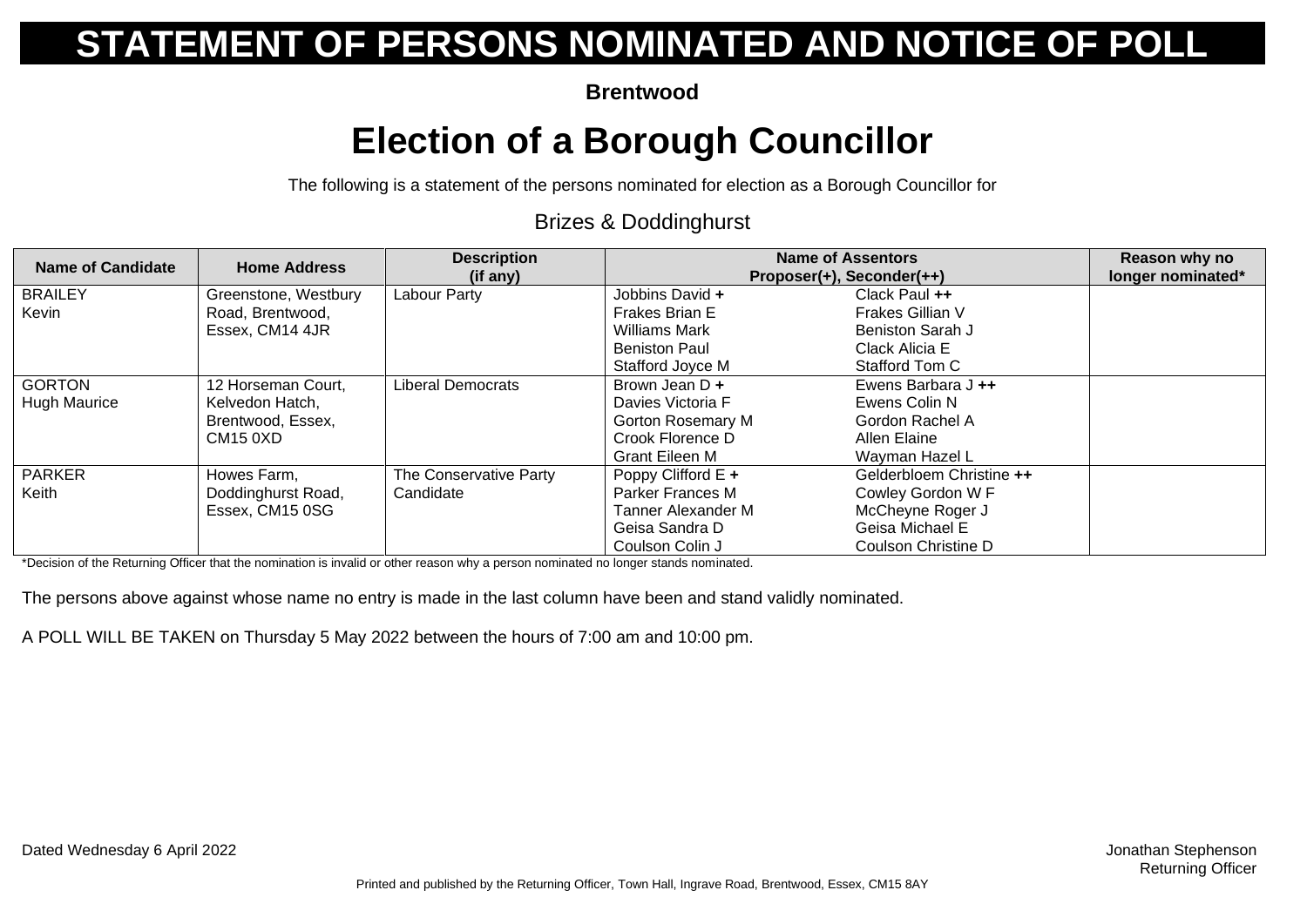**Brentwood**

## **Election of a Borough Councillor**

The following is a statement of the persons nominated for election as a Borough Councillor for

#### Herongate, Ingrave & West Horndon

| <b>Name of Candidate</b> | <b>Home Address</b>    | <b>Description</b><br>(if any) | <b>Name of Assentors</b><br>$Proposer(+)$ , Seconder $(++)$ |                       | Reason why no<br>longer nominated* |
|--------------------------|------------------------|--------------------------------|-------------------------------------------------------------|-----------------------|------------------------------------|
| <b>LONG</b>              | (address in Brentwood) | <b>Liberal Democrats</b>       | McGuinness Neil +                                           | McGuinness Pamela ++  |                                    |
| Anne Valerie             |                        |                                | Helm Susan E                                                | Helm Trevor W G       |                                    |
|                          |                        |                                | Carter Marilyn J                                            | Maxius Garfield A     |                                    |
|                          |                        |                                | Maxius Lorraine A                                           | <b>Purches Louise</b> |                                    |
|                          |                        |                                | Purches James C                                             | Carter Neil C         |                                    |
| <b>MURPHY</b>            | 164 Brentwood Road,    | The Conservative Party         | Capps-Coe Jacqueline E +                                    | Mobb Sheila ++        |                                    |
| Sheila Patricia          | Herongate, Essex,      | Candidate                      | White Beryl A                                               | Parish Andrew         |                                    |
|                          | <b>CM13 3PF</b>        |                                | Bayless Alan                                                | Bayless Doreen J      |                                    |
|                          |                        |                                | Parish Hannah M                                             | Cottee Molly A        |                                    |
|                          |                        |                                | Arkieson Sylvia M                                           | Foan Colin C          |                                    |
| <b>WINTER</b>            | 15 Tor Bryan,          | Labour Party                   | Jenkins Daniel M +                                          | Pieri Robert ++       |                                    |
| Jane Elizabeth           | Ingatestone, Essex,    |                                | Hawkins Daljit K                                            | Hewes Peter J         |                                    |
|                          | CM4 9HJ                |                                | Hewes Jeannine E                                            | Hamilton Paul S       |                                    |
|                          |                        |                                | Hamilton Christine A                                        | Bowden Ray G          |                                    |
|                          |                        |                                | Rake Peter C                                                | Harrow Kezia E R      |                                    |

\*Decision of the Returning Officer that the nomination is invalid or other reason why a person nominated no longer stands nominated.

The persons above against whose name no entry is made in the last column have been and stand validly nominated.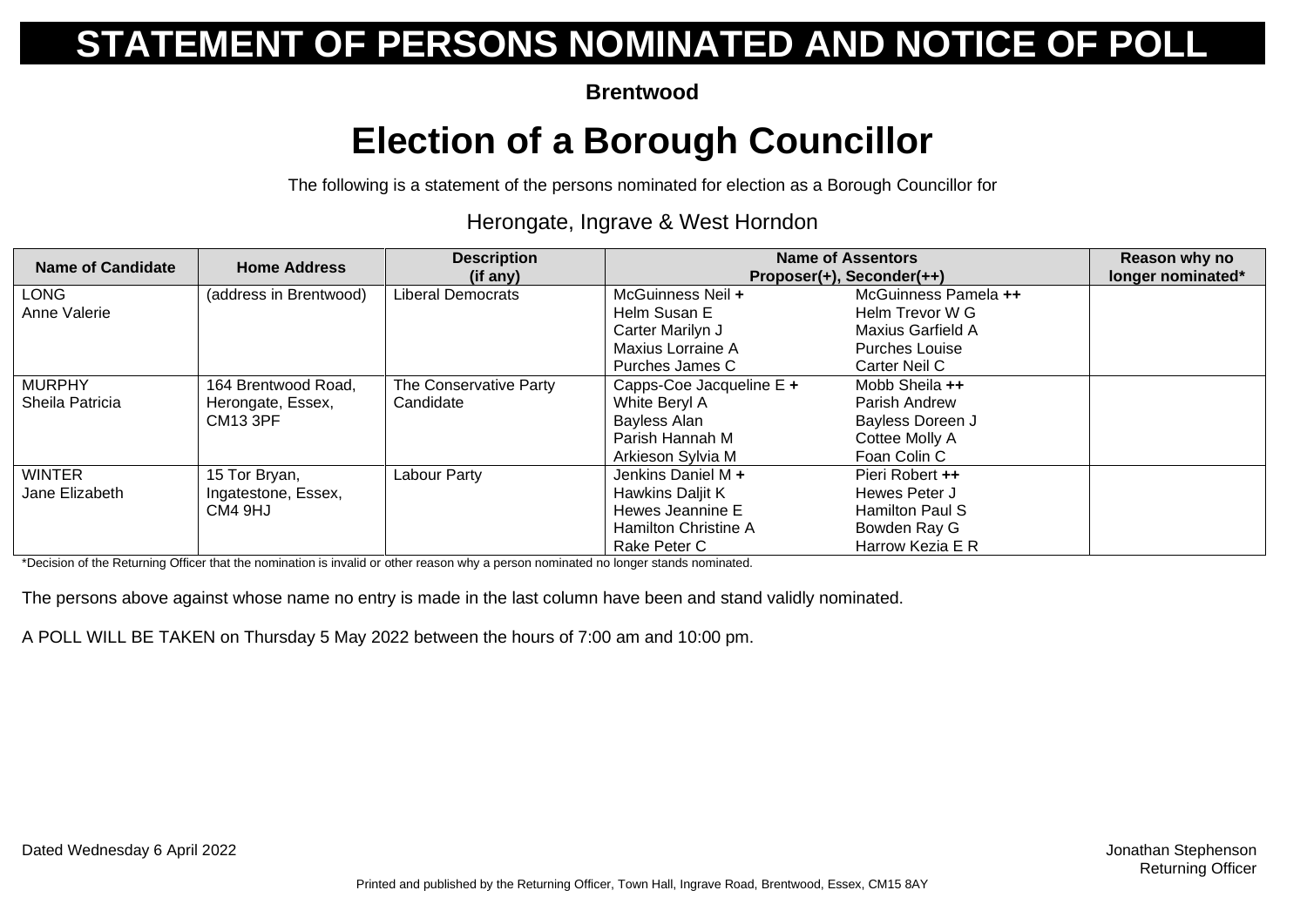**Brentwood**

## **Election of a Borough Councillor**

The following is a statement of the persons nominated for election as a Borough Councillor for

#### Hutton Central

| Name of Candidate      | <b>Home Address</b>    | <b>Description</b><br>(if any) |                          | <b>Name of Assentors</b><br>Proposer(+), Seconder(++) | Reason why no<br>longer nominated* |
|------------------------|------------------------|--------------------------------|--------------------------|-------------------------------------------------------|------------------------------------|
| <b>CAREY</b>           | Flat 8 Glamis House,   | <b>Liberal Democrats</b>       | Willett Ian $B +$        | Willett Joanne G ++                                   |                                    |
| Laura Justine Margaret | Cameron Close,         |                                | Ward Sharon R            | Ward Nicholas J E                                     |                                    |
|                        | Brentwood, Essex,      |                                | Jollyman Jill H          | Jollyman Martin F                                     |                                    |
|                        | <b>CM14 5BT</b>        |                                | Smith Ursula A           | Chinery Jane E                                        |                                    |
|                        |                        |                                | <b>Edwards Matthew D</b> | Patrinostro Elisa                                     |                                    |
| <b>HOLLAND</b>         | (address in Brentwood) | Labour Party                   | O`Donoghue Edward +      | Gill Patrick J ++                                     |                                    |
| Philip Paul            |                        |                                | <b>Waller Gary R</b>     | <b>Waller Sally E</b>                                 |                                    |
|                        |                        |                                | Johnson Pauline A        | Grimes John A                                         |                                    |
|                        |                        |                                | Grimes Jean              | Hale Nigel R V                                        |                                    |
|                        |                        |                                | <b>Mullev Paul</b>       | Mulley Sosela                                         |                                    |
| <b>SLADE</b>           | (address in Brentwood) | The Conservative Party         | McGinley Jean A +        | Monnickendam Jennifer ++                              |                                    |
| Mellissa Mary          |                        | Candidate                      | <b>Rockett Margaret</b>  | Abery Mark I                                          |                                    |
|                        |                        |                                | Abery Alison D           | Johnson Amy R                                         |                                    |
|                        |                        |                                | Johnson Daniel A         | Mayle John A                                          |                                    |
|                        |                        |                                | Monnickendam David J     | Rawlings John P                                       |                                    |

\*Decision of the Returning Officer that the nomination is invalid or other reason why a person nominated no longer stands nominated.

The persons above against whose name no entry is made in the last column have been and stand validly nominated.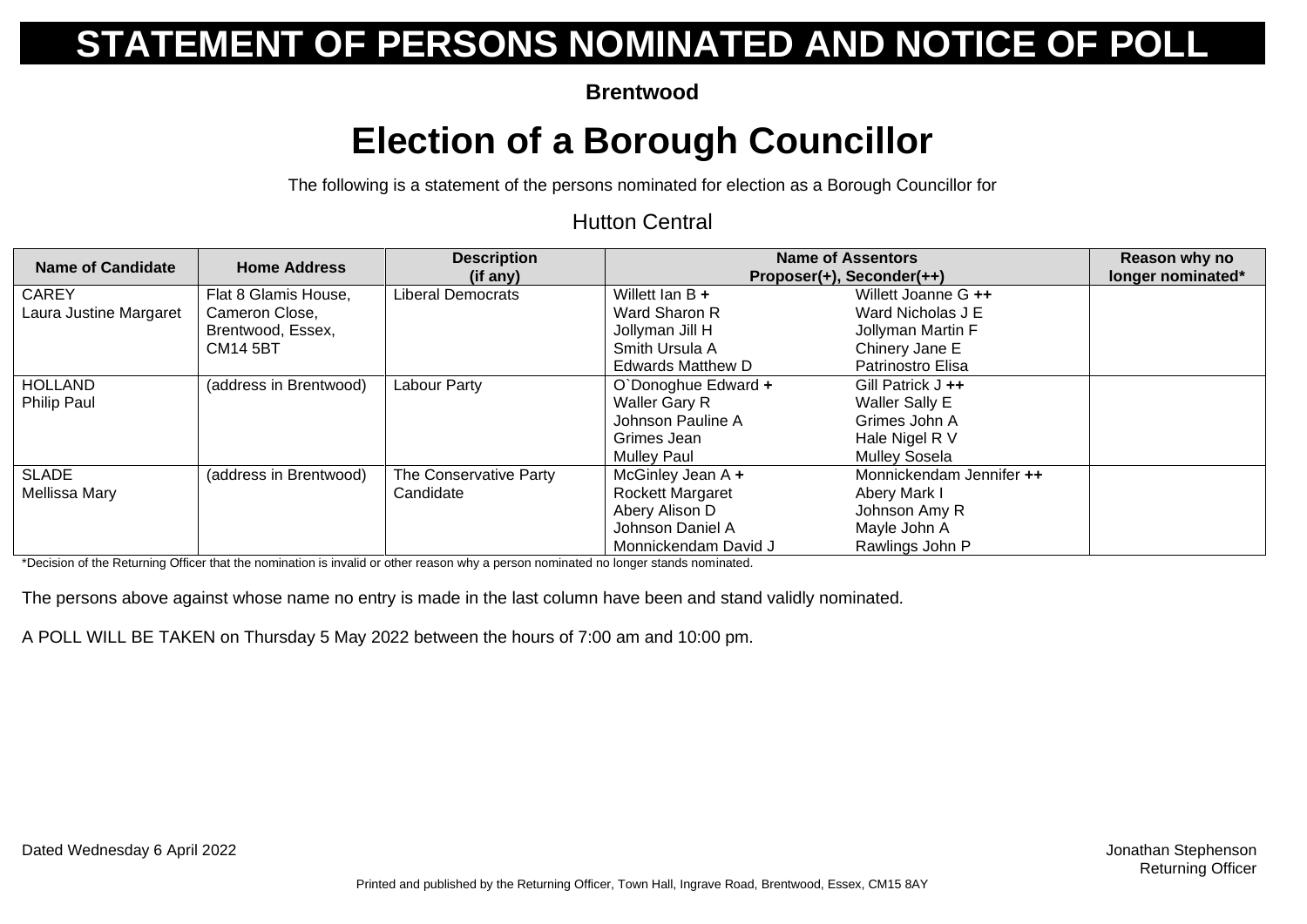**Brentwood**

## **Election of a Borough Councillor**

The following is a statement of the persons nominated for election as a Borough Councillor for

#### Hutton East

| Name of Candidate    | <b>Home Address</b>      | <b>Description</b><br>(if any) |                    | <b>Name of Assentors</b><br>Proposer(+), Seconder(++) |  |
|----------------------|--------------------------|--------------------------------|--------------------|-------------------------------------------------------|--|
| <b>LEATHLEY</b>      | (address in Brentwood)   | <b>Liberal Democrats</b>       | Russell James M +  | Foxall David J ++                                     |  |
| <b>Arthur Harold</b> |                          |                                | Patterson John W   | <b>Patterson Theresa</b>                              |  |
|                      |                          |                                | Rigby Benjamin     | Rigby James E                                         |  |
|                      |                          |                                | Schols Susan A     | Schols Johannes J                                     |  |
|                      |                          |                                | Worrow Stephanie C | Pleva Scott J                                         |  |
| <b>PRESTON</b>       | 10 Graham Close,         | Labour Party                   | Woods Patricia M + | Burgess Malcolm C ++                                  |  |
| Liam Benjamin        | Hutton, Essex, CM13      |                                | Caira Timothy M D  | Peaston Kelly                                         |  |
|                      | 1HJ                      |                                | Lawley Jessica J   | Cooney Edward A                                       |  |
|                      |                          |                                | Cooney Sharon D    | Gevaux Jamie R                                        |  |
|                      |                          |                                | Gevaux Lisa M      | Hart David C                                          |  |
| <b>SANDERS</b>       | Beadels, Hutton Village, | The Conservative Party         | Sanders Paola C +  | Sanders Peter R B ++                                  |  |
| Olivia Maria         | Brentwood, Essex,        | Candidate                      | Cornell Claire D   | Cornell Rebecca                                       |  |
|                      | <b>CM13 1RX</b>          |                                | Cornell Gary       | Cornell Dean                                          |  |
|                      |                          |                                | Cornell Jayne E    | King Maria                                            |  |
|                      |                          |                                | King Paul          | McEwen Melanie V                                      |  |

\*Decision of the Returning Officer that the nomination is invalid or other reason why a person nominated no longer stands nominated.

The persons above against whose name no entry is made in the last column have been and stand validly nominated.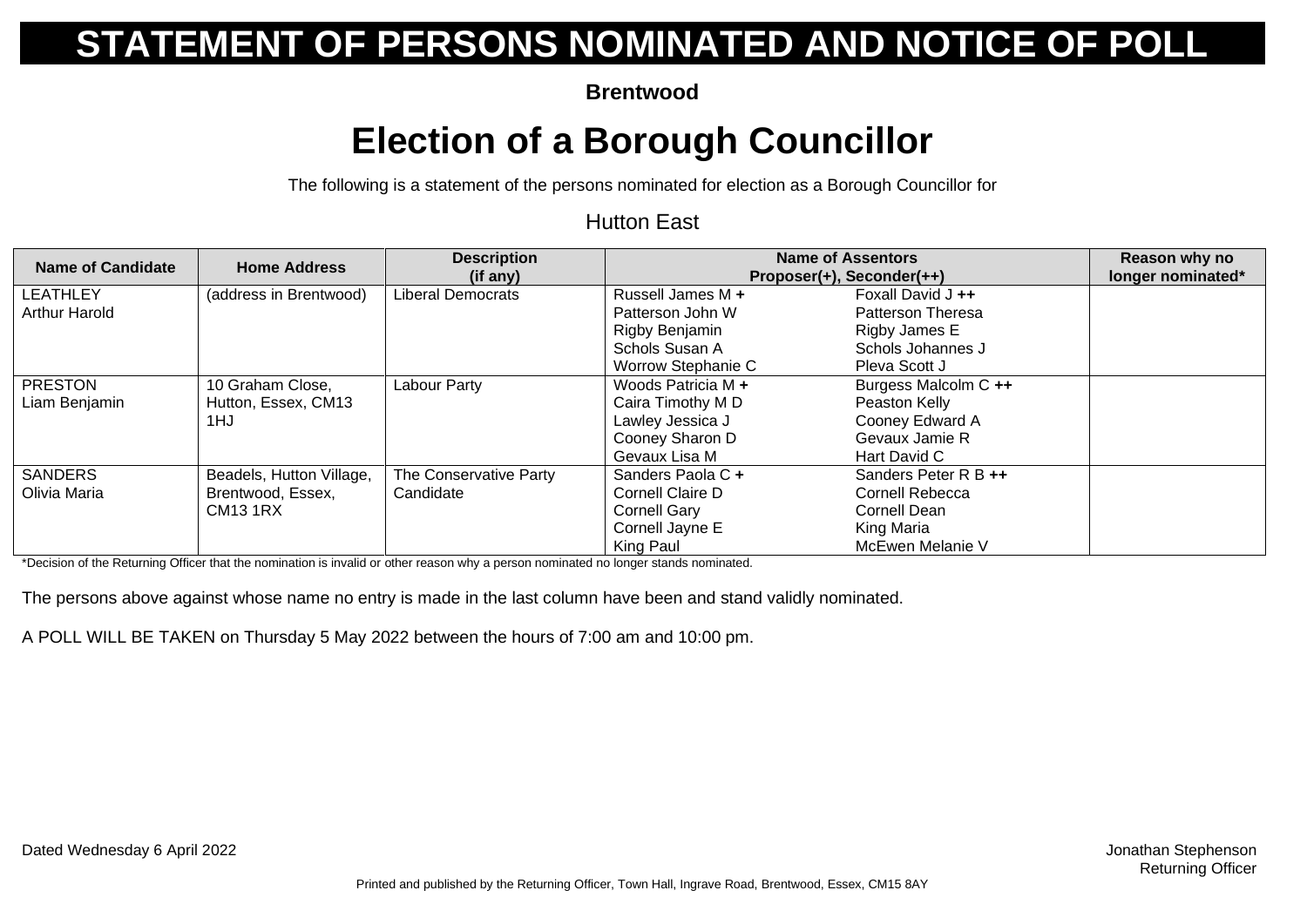**Brentwood**

## **Election of a Borough Councillor**

The following is a statement of the persons nominated for election as a Borough Councillor for

#### Hutton South

| <b>Name of Candidate</b> | <b>Home Address</b>    | <b>Description</b><br>(if any) | <b>Name of Assentors</b><br>Proposer(+), Seconder(++) |                             | Reason why no<br>longer nominated* |
|--------------------------|------------------------|--------------------------------|-------------------------------------------------------|-----------------------------|------------------------------------|
| <b>CARTER</b>            | 3 Queens Road,         | Liberal Democrats              | Robjohns Graham +                                     | Barr Philippa M ++          |                                    |
| Alexander Samuel         | Brentwood, Essex,      |                                | Caves Regine M                                        | Ray Susan A                 |                                    |
|                          | <b>CM14 4HE</b>        |                                | Ray Roger V                                           | Goodman Keith J             |                                    |
|                          |                        |                                | Bednarova Eva                                         | Oslanec Peter               |                                    |
|                          |                        |                                | Gearon-Simm Janice E                                  | Heidemans Prudence H        |                                    |
| <b>FOSTER</b>            | 161 Ingrave Road,      | Labour Party                   | Dapp Francisca J +                                    | Crowther Stuart A ++        |                                    |
| Deborah Lynn             | Brentwood, Essex,      |                                | Pratten Anita A                                       | Kneeshaw Sem                |                                    |
|                          | <b>CM13 2AA</b>        |                                | Day Dawn A                                            | Pratten Joseph M            |                                    |
|                          |                        |                                | Moore Carol A                                         | Moore Martin C              |                                    |
|                          |                        |                                | Dapp Colin J                                          | <b>Crowther Gabrielle M</b> |                                    |
| <b>HIRST</b>             | (address in Brentwood) | The Conservative Party         | Reed Mark P +                                         | Hirst Susan C ++            |                                    |
| <b>Roger Charles</b>     |                        | Candidate                      | Hirst Mary S                                          | Clews Steven J              |                                    |
|                          |                        |                                | Clews Kim S                                           | <b>Ball Kenneth S</b>       |                                    |
|                          |                        |                                | <b>Ball Julie D</b>                                   | Slade Harrison E            |                                    |
|                          |                        |                                | Slade Mellissa M                                      | Williams Nelly B            |                                    |

\*Decision of the Returning Officer that the nomination is invalid or other reason why a person nominated no longer stands nominated.

The persons above against whose name no entry is made in the last column have been and stand validly nominated.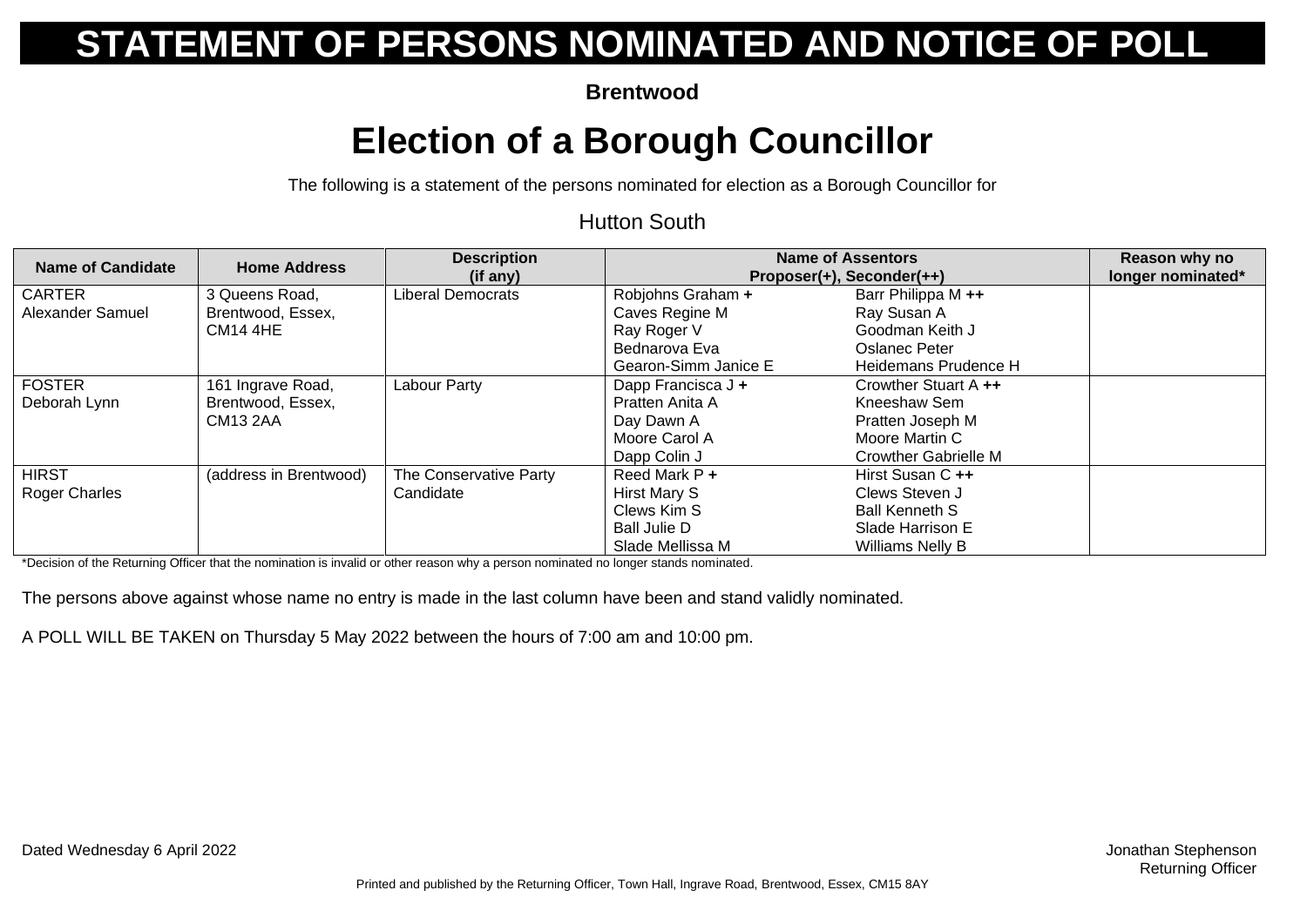**Brentwood**

## **Election of a Borough Councillor**

The following is a statement of the persons nominated for election as a Borough Councillor for

#### Ingatestone, Fryerning & Mountnessing

| <b>Name of Candidate</b> | <b>Home Address</b>    | <b>Description</b><br>(if any) | <b>Name of Assentors</b><br>Proposer(+), Seconder(++) |                       | Reason why no<br>longer nominated* |
|--------------------------|------------------------|--------------------------------|-------------------------------------------------------|-----------------------|------------------------------------|
| <b>CLOKE</b>             | 76 Willow Green,       | The Conservative Party         | Hones Noelle C +                                      | Wagland Lesley A ++   |                                    |
| Jon                      | Ingatestone, Essex,    | Candidate                      | Pudney Alan D                                         | <b>Bryant Marie</b>   |                                    |
|                          | CM4 0DH                |                                | Coleman Richard H                                     | Hargreaves Andrew P   |                                    |
|                          |                        |                                | Earp Blieu W                                          | <b>Heard Thomas A</b> |                                    |
|                          |                        |                                | <b>Bridge Thomas</b>                                  | Jarvis Mark           |                                    |
| <b>MONCRIEFF</b>         | (address in Brentwood) | Labour Party                   | Winter Jane $E +$                                     | Pittman Roy A ++      |                                    |
| Joanna Margaret          |                        |                                | Winter Roger F                                        | Dedman Patricia M     |                                    |
|                          |                        |                                | Dedman Peter G                                        | Possamai Lucia A      |                                    |
|                          |                        |                                | Valerio Christopher J                                 | Batchelor Peter J     |                                    |
|                          |                        |                                | <b>Russell Caroline A</b>                             | Marston Marilyn A     |                                    |
| <b>SANKEY</b>            | 16 The Belvoir,        | Liberal Democrats              | Sankey Lorraine J +                                   | Dale Christine ++     |                                    |
| Darryl                   | Ingatestone, Essex,    |                                | Searle Carolyn                                        | O'Connor Moira        |                                    |
|                          | CM4 9HQ                |                                | Galvin John A                                         | <b>Galvin Sally</b>   |                                    |
|                          |                        |                                | Greengrass John A                                     | Greengrass Susan Y    |                                    |
|                          |                        |                                | <b>Grendale Thomas V</b>                              | Grendale Alma W       |                                    |

\*Decision of the Returning Officer that the nomination is invalid or other reason why a person nominated no longer stands nominated.

The persons above against whose name no entry is made in the last column have been and stand validly nominated.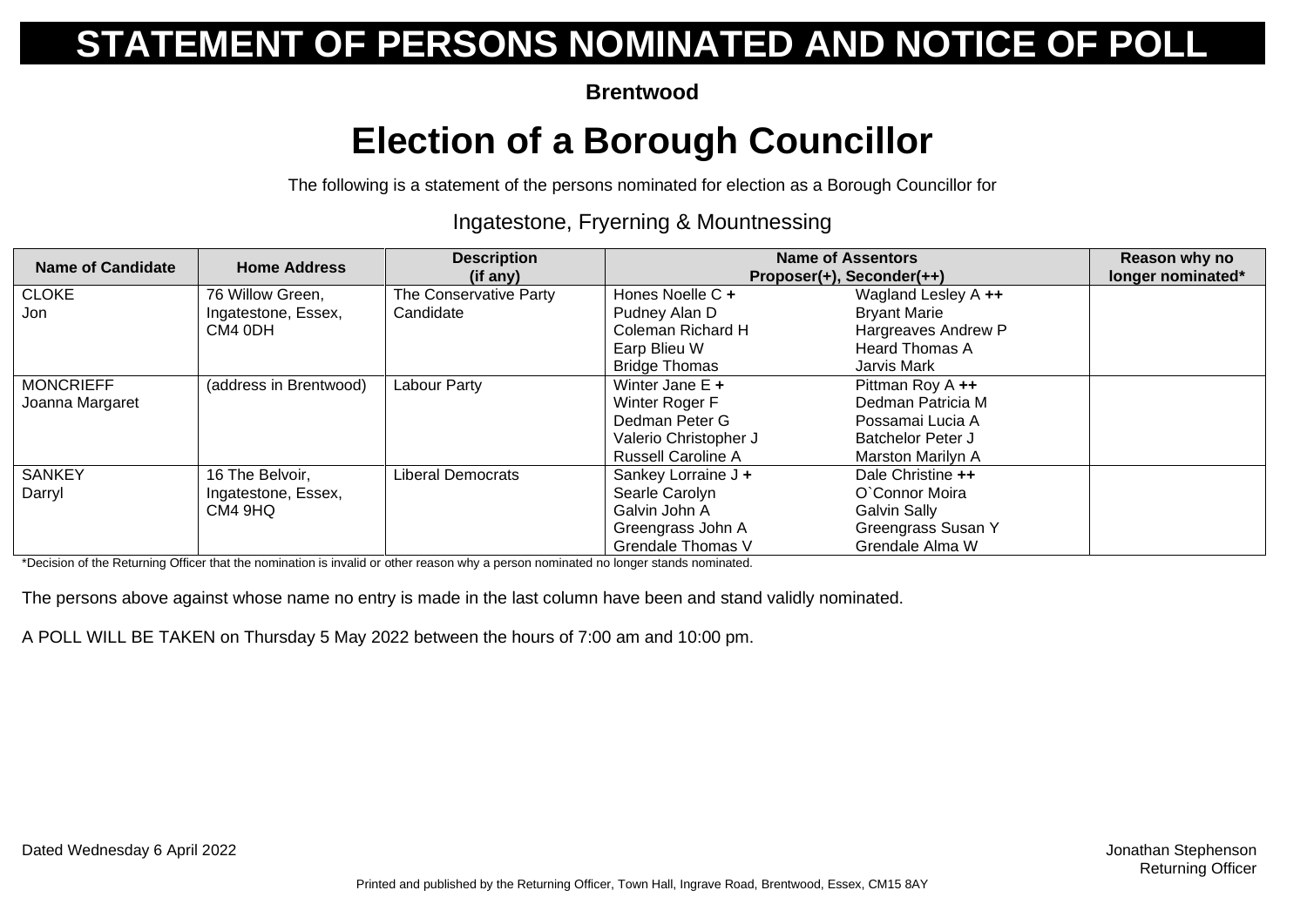**Brentwood**

## **Election of a Borough Councillor**

The following is a statement of the persons nominated for election as a Borough Councillor for

#### Pilgrims Hatch

| Name of Candidate    | <b>Home Address</b>    | <b>Description</b><br>(if any) | <b>Name of Assentors</b><br>Proposer(+), Seconder(++) |                        | Reason why no<br>longer nominated* |
|----------------------|------------------------|--------------------------------|-------------------------------------------------------|------------------------|------------------------------------|
| <b>ASPINELL</b>      | 354 Ongar Road,        | Liberal Democrat               | Hayward Alan D +                                      | Hives David ++         |                                    |
| Barry Roy            | Pilgrims Hatch,        |                                | Hives Diane L                                         | Crocker Jennifer A     |                                    |
|                      | Brentwood, Essex,      |                                | Crocker Frank P                                       | <b>Gardiner Paul A</b> |                                    |
|                      | <b>CM15 9JH</b>        |                                | Gardiner Wendy A                                      | Archer Antony E        |                                    |
|                      |                        |                                | Hasselgren John O                                     | <b>Garnett Wendy B</b> |                                    |
| <b>COWLEY</b>        | (address in Brentwood) | The Conservative Party         | Herbert Kelly L +                                     | Thompson Stephen L ++  |                                    |
| Gordon William Frank |                        | Candidate                      | Nicholson Veronica                                    | Nolan Rachael M        |                                    |
|                      |                        |                                | Thompson Oliver J M                                   | Whitcombe Rebekah M    |                                    |
|                      |                        |                                | Morris Dale                                           | Rhodes Selwyn H        |                                    |
|                      |                        |                                | Hossack Christopher R                                 | Nolan Charles H        |                                    |
| <b>SIMMONS</b>       | 6 Burntwood,           | Labour Party                   | Ball Simon P +                                        | Nyiro Benjamin J ++    |                                    |
| June                 | Brentwood, Essex,      |                                | Nyiro Sophie A                                        | Nyiro Jacqueline A     |                                    |
|                      | <b>CM14 4FJ</b>        |                                | Nyiro Patricia A                                      | Nyiro Ferenc           |                                    |
|                      |                        |                                | Tuck George F A                                       | <b>Tuck Andrew P</b>   |                                    |
|                      |                        |                                | O'Brien Karen A                                       | Henderson Steven J     |                                    |

\*Decision of the Returning Officer that the nomination is invalid or other reason why a person nominated no longer stands nominated.

The persons above against whose name no entry is made in the last column have been and stand validly nominated.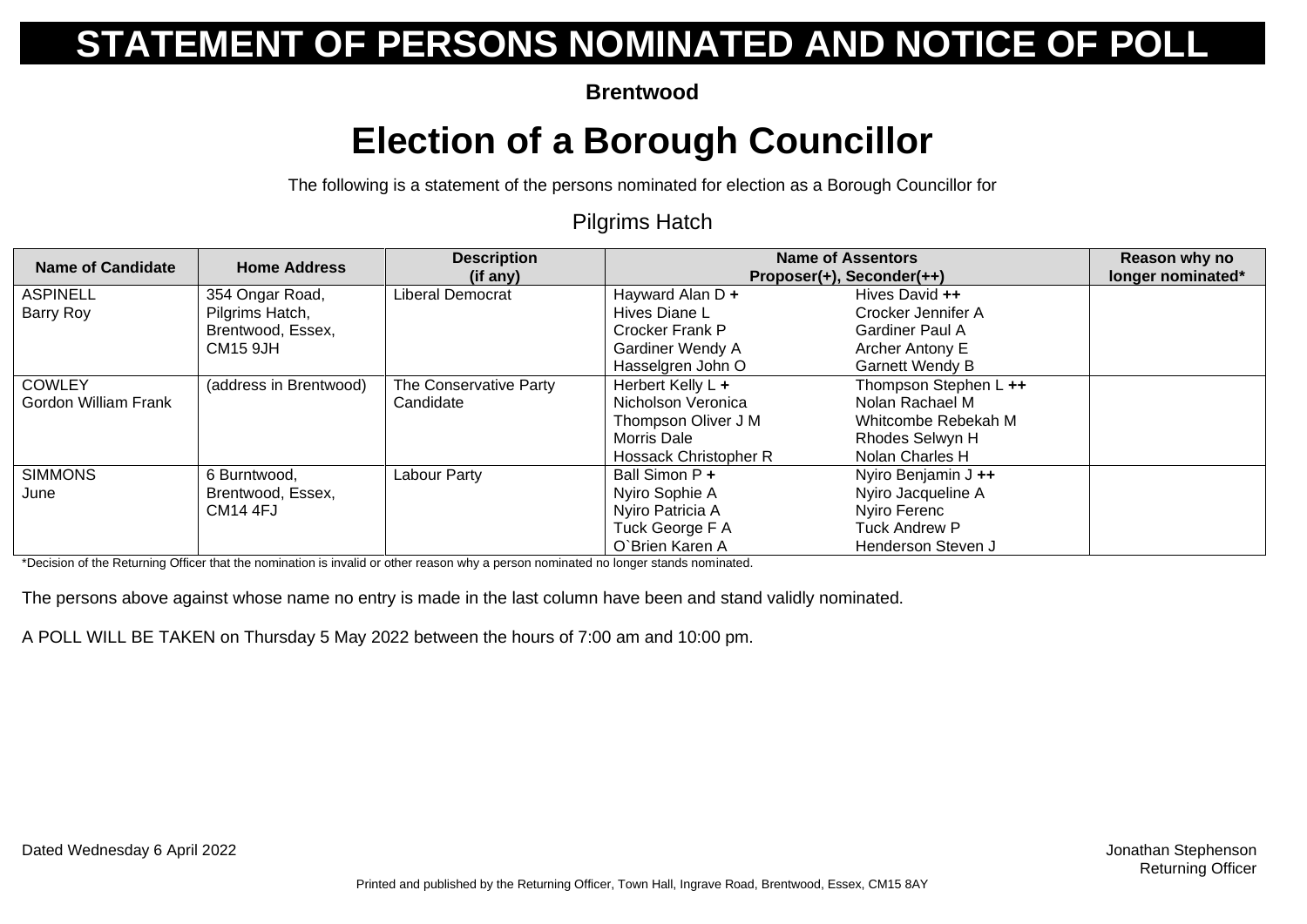**Brentwood**

## **Election of a Borough Councillor**

The following is a statement of the persons nominated for election as a Borough Councillor for

#### **Shenfield**

| Name of Candidate | <b>Home Address</b>    | <b>Description</b>     |                        | <b>Name of Assentors</b>  | Reason why no     |
|-------------------|------------------------|------------------------|------------------------|---------------------------|-------------------|
|                   |                        | (if any)               |                        | Proposer(+), Seconder(++) | longer nominated* |
| <b>CUTHBERT</b>   | 100 Priests Lane,      | Liberal Democrats      | Fryd Andrew +          | Fryd Ruth $++$            |                   |
| Nicola Mary       | Shenfield, Essex, CM15 |                        | Mayer Elise J          | Staples Georgia J         |                   |
|                   | 8HQ.                   |                        | Staples Adam J         | Passingham Timothy M      |                   |
|                   |                        |                        | <b>Reilly Danielle</b> | Lotherington Pauline H    |                   |
|                   |                        |                        | Lotherington Richard J | Lotherington Thomas E     |                   |
| <b>JERRARD</b>    | (address in Brentwood) | Labour Party           | Carr James M $+$       | Andersen Niels J ++       |                   |
| Elizabeth Susan   |                        |                        | Siriwardena Roshini A  | West Jane L               |                   |
|                   |                        |                        | West Robert A          | Matthews Susan M          |                   |
|                   |                        |                        | Matthews Mark S        | <b>Burton Esme</b>        |                   |
|                   |                        |                        | <b>Burton Andrew</b>   | Stone Marie L             |                   |
| <b>MILWARD</b>    | (address in Brentwood) | Green Party candidate  | Milward Anne F +       | Milward Geoffrey C ++     |                   |
| Anne Fiona        |                        |                        | Cochrane Jamie         | Patel Shreeya             |                   |
|                   |                        |                        | Patel Hemesh           | Brown Janice K            |                   |
|                   |                        |                        | Brown Andrew W         | Cochrane Linda C          |                   |
|                   |                        |                        | Milward Elizabeth O    | Randall Susan D           |                   |
| <b>POUND</b>      | 52 Kilworth Avenue,    | The Conservative Party | Rowlands Louise C +    | Vaughan Daryl C ++        |                   |
| Jan               | Brentwood, Essex,      | Candidate              | Slade Roger P          | Slade Lynne               |                   |
|                   | <b>CM15 8PT</b>        |                        | Webb Nigel C           | Webb Catherine A          |                   |
|                   |                        |                        | Gardener John E        | Gardener Wendy L          |                   |
|                   |                        |                        | <b>Dissen Thomas</b>   | Dissen Corinne            |                   |

\*Decision of the Returning Officer that the nomination is invalid or other reason why a person nominated no longer stands nominated.

The persons above against whose name no entry is made in the last column have been and stand validly nominated.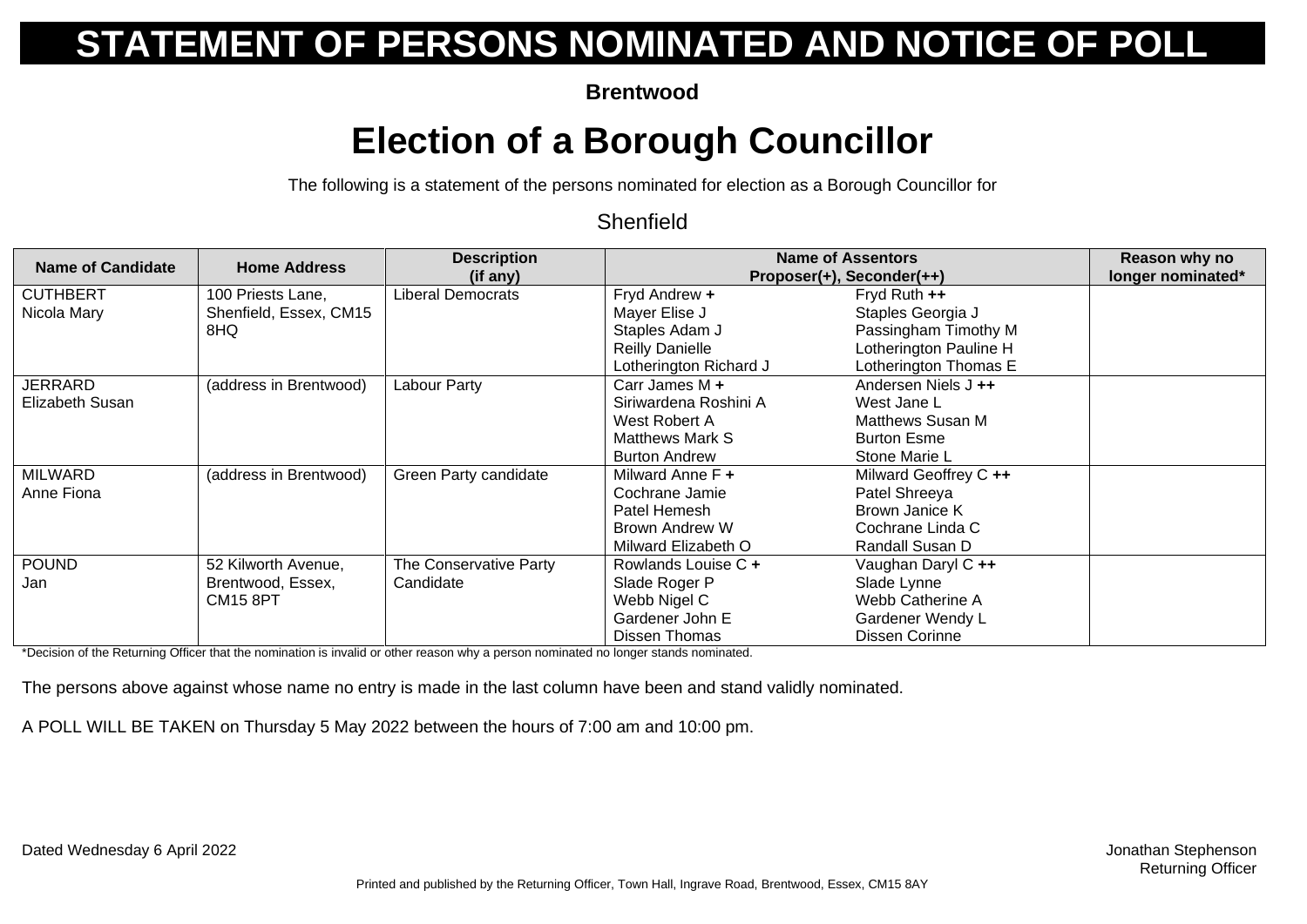**Brentwood**

## **Election of a Borough Councillor**

The following is a statement of the persons nominated for election as a Borough Councillor for

#### South Weald

| <b>Name of Candidate</b>             | <b>Home Address</b>                                    | <b>Description</b><br>(if any)      | <b>Name of Assentors</b><br>Proposer(+), Seconder(++)                                             |                                                                                                            | Reason why no<br>longer nominated* |
|--------------------------------------|--------------------------------------------------------|-------------------------------------|---------------------------------------------------------------------------------------------------|------------------------------------------------------------------------------------------------------------|------------------------------------|
| <b>DAPP</b><br>Francisca Jose        | 52 Victors Crescent,<br>Hutton, Essex, CM13<br>2JA     | Labour Party                        | Barrett Paul W +<br><b>Barrett Tim N</b><br>Taylor Wendy E<br>Saunders Leah O<br>Hubbard Laura    | Barrett June E ++<br><b>Barrett Gareth P</b><br><b>Taylor Paul</b><br>Taylor Nicholas C<br>Hubbard Jon J   |                                    |
| <b>MCLAREN</b><br>Tom                | (address in Brentwood)                                 | The Conservative Party<br>Candidate | Barham Stephen J +<br>Chalkley Gordon J<br>Rooke David<br><b>Wheatley Daren</b><br>Foong John M   | Scott Susan ++<br>Dandridge Rosemary A<br>Rooke Christine R<br>Wheatley Laura M<br>Cox Pauline             |                                    |
| <b>MUNDEN</b><br><b>Brenner Jack</b> | 34 River Road,<br>Brentwood, Essex,<br><b>CM14 5NU</b> | Liberal Democrats                   | Munden Barry J +<br>Cadzow Benjamin C<br>Long Marian G.J.<br>Gadsdon Peggy<br>Flanagan Joseph V M | Munden Nicola J ++<br>Long John V<br>Hammersley Alan K<br><b>Edwards Martin W</b><br><b>Phillips Clare</b> |                                    |

\*Decision of the Returning Officer that the nomination is invalid or other reason why a person nominated no longer stands nominated.

The persons above against whose name no entry is made in the last column have been and stand validly nominated.